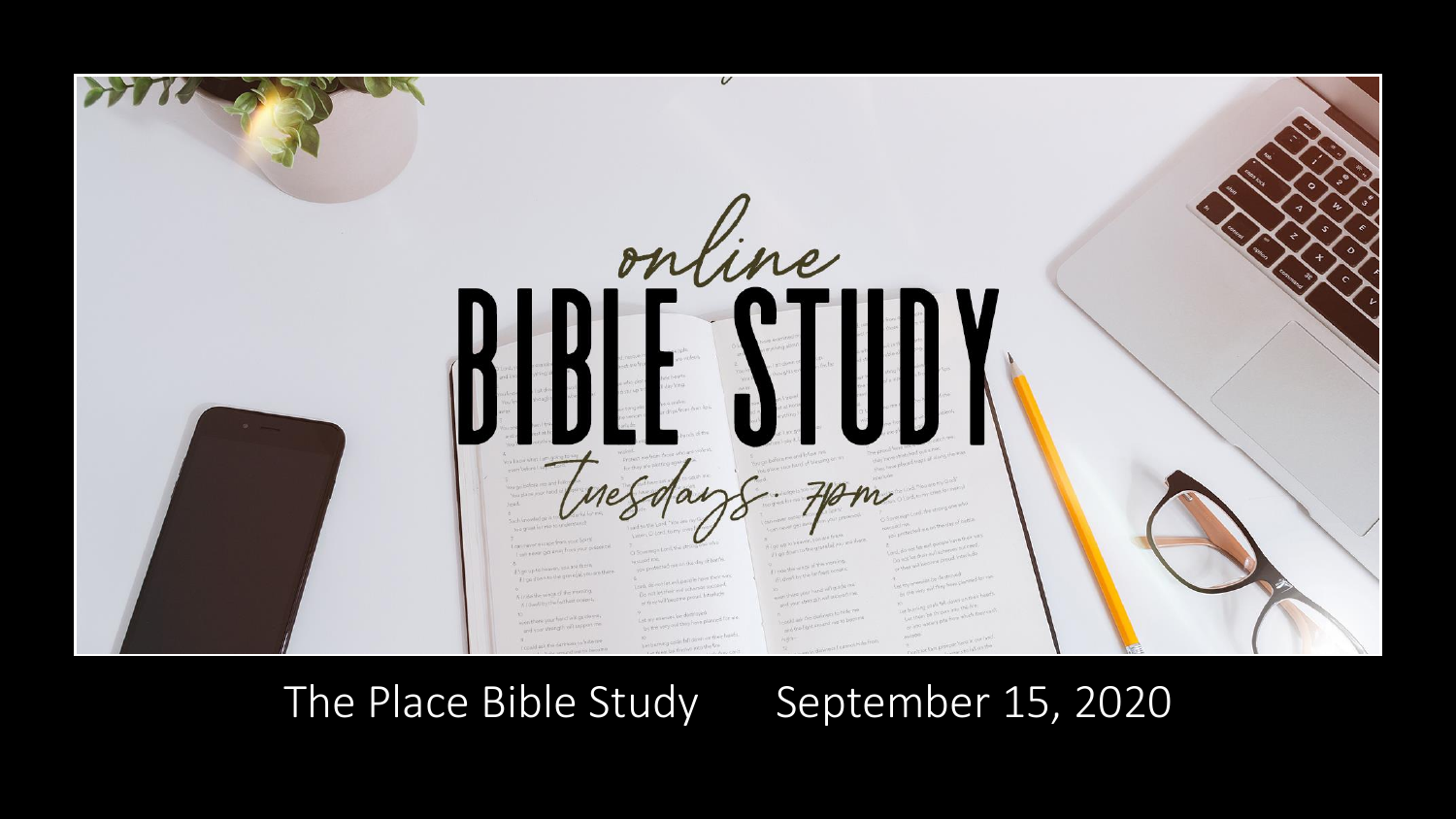### Understanding the Christian Year/Seasons

• The Christian year divides first into the seasons that lead us through the birth, life, death, resurrection, and ascension of Jesus, the Christ: Advent, Christmas, Epiphany, Lent, Holy Week (a part of Lent), and Easter, which ends on the Day of Pentecost. This is followed by the long Season After Pentecost, when, baptized by God's fiery Spirit, the focus becomes our sending to the world God so loves, in light of the story of Jesus we have lived through once again in the first part of the year.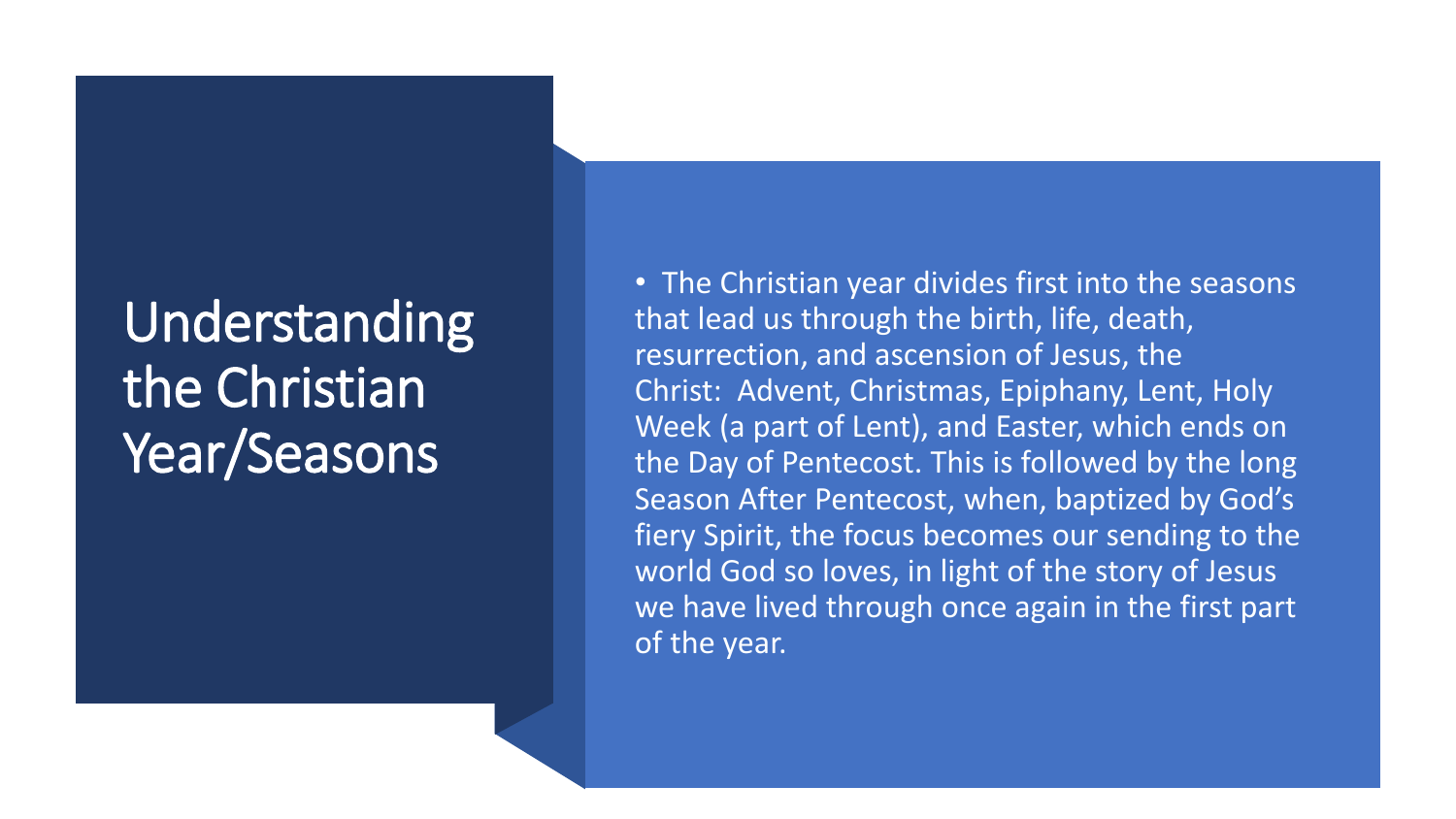Understanding the Christian Year Seasons (cont'd)

• Each cycle of seasons spiral us ever deeper into what God calls us to whole and abundant life for all. The Christian year is a gift of time marked by what God has done for us, none of which we could do for ourselves. It has been called "the church's year of grace."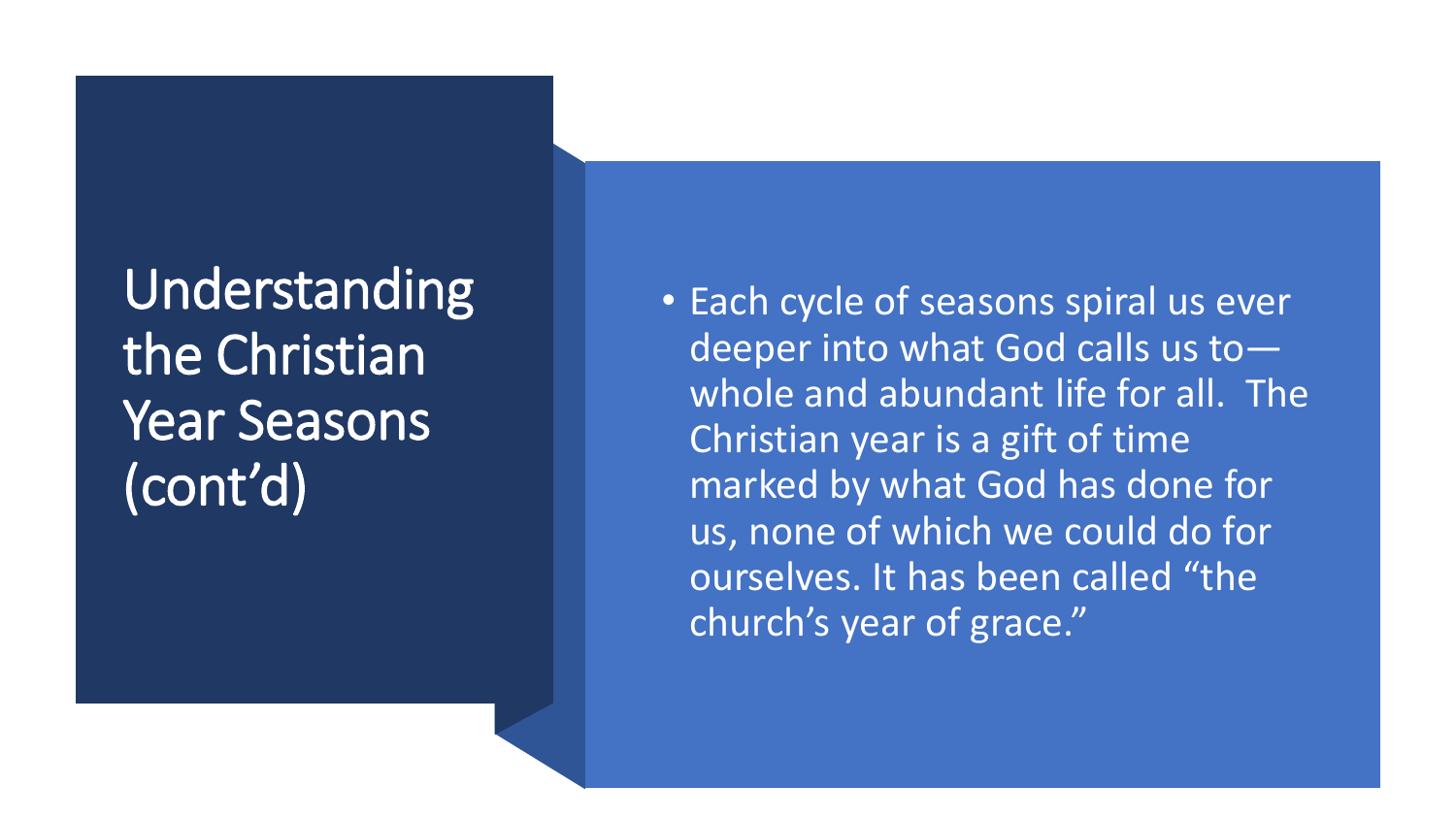What is Lectionary?

• **Three-year cycle of weekly lections is composed by and used by the vast majority of mainline Protestant churches in Canada and the United States.** 

**The gospel readings for each year come from one of the book of gospels according to the following pattern:**

**Year A – Matthew Year B – Mark Year C – Luke Readings of John are found throughout the lectionary. Once you complete the three-year cycle you've read through almost the entire bible.**

• **Built around the seasons of the Church Year, and includes four listing of scriptures for each Sunday:**

**(1) Old Testament (2) Psalm (3) Epistles (4) Gospel reading**

**The seasons of the Church Year reflect the life of Christ. Consequently, the gospel lections for each Sunday provide the focus for that day.**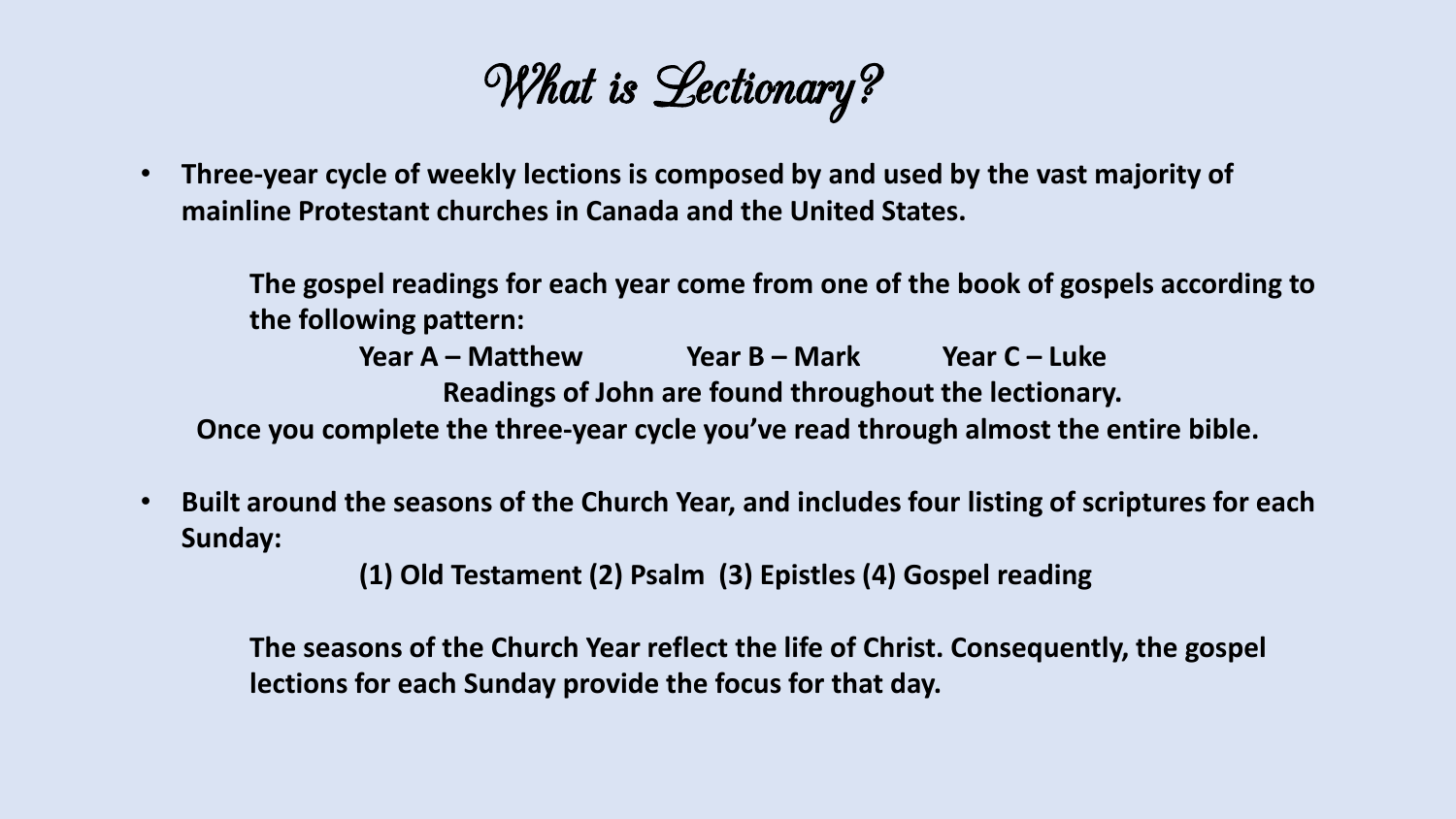| Revised common Lectionary 2020 Year A            |                          |                            |                                   |                 |
|--------------------------------------------------|--------------------------|----------------------------|-----------------------------------|-----------------|
| Epiphany 2019<br><b>Liturgical Colour: White</b> | <b>First reading</b>     | Psalm                      | <b>Second reading</b>             | Gospel          |
| Epiphany<br>January 5                            | Isaiah 60:1-6            | Psalm 72:1-7,<br>$10 - 14$ | Ephesians 3:1-12                  | Matthew 2:1-12  |
| <b>Baptism of our</b><br>Lord<br>January 12      | Isaiah 42:1-9            | Psalm 29                   | Acts 10:34-43                     | Matthew 3:13-17 |
| 2 <sup>nd</sup> Sun Epiphany<br>January 19       | Isaiah 49:1-7            | Psalm 40:1-11              | 1 Corinthians 1:1-9               | John 1:29-42    |
| 3 <sup>rd</sup> Sun Epiphany<br>January 26       | Isaiah 9:1-4             | Psalm 27:1, 4-9            | 1 Corinthians 1:10-<br>18         | Matthew 4:12-23 |
| 4 <sup>th</sup> Sun Epiphany 5<br>February 2     | Micah 6:1-8              | Psalm 15                   | 1 Corinthians 1:18-<br>31         | Matthew 5:1-12  |
| 5 <sup>th</sup> Sun Epiphany<br>February 9       | Isaiah 58:1-9a (9b-12)   | Psalm 112:1-9<br>(10)      | 1 Corinthians 2:1-<br>$12(13-16)$ | Matthew 5:13-20 |
| 6 <sup>th</sup> Sun Epiphany<br>February 16      | Deuteronomy 30:15-<br>20 | Psalm 119:1-8              | 1 Corinthians 3:1-9               | Matthew 5:21-37 |
| 7 <sup>th</sup> Sun Epiphany<br>February 23      | Exodus 24:12-18          | Psalm 2 or 99              | 2 Peter 1:16-21                   | Matthew 17:1-9  |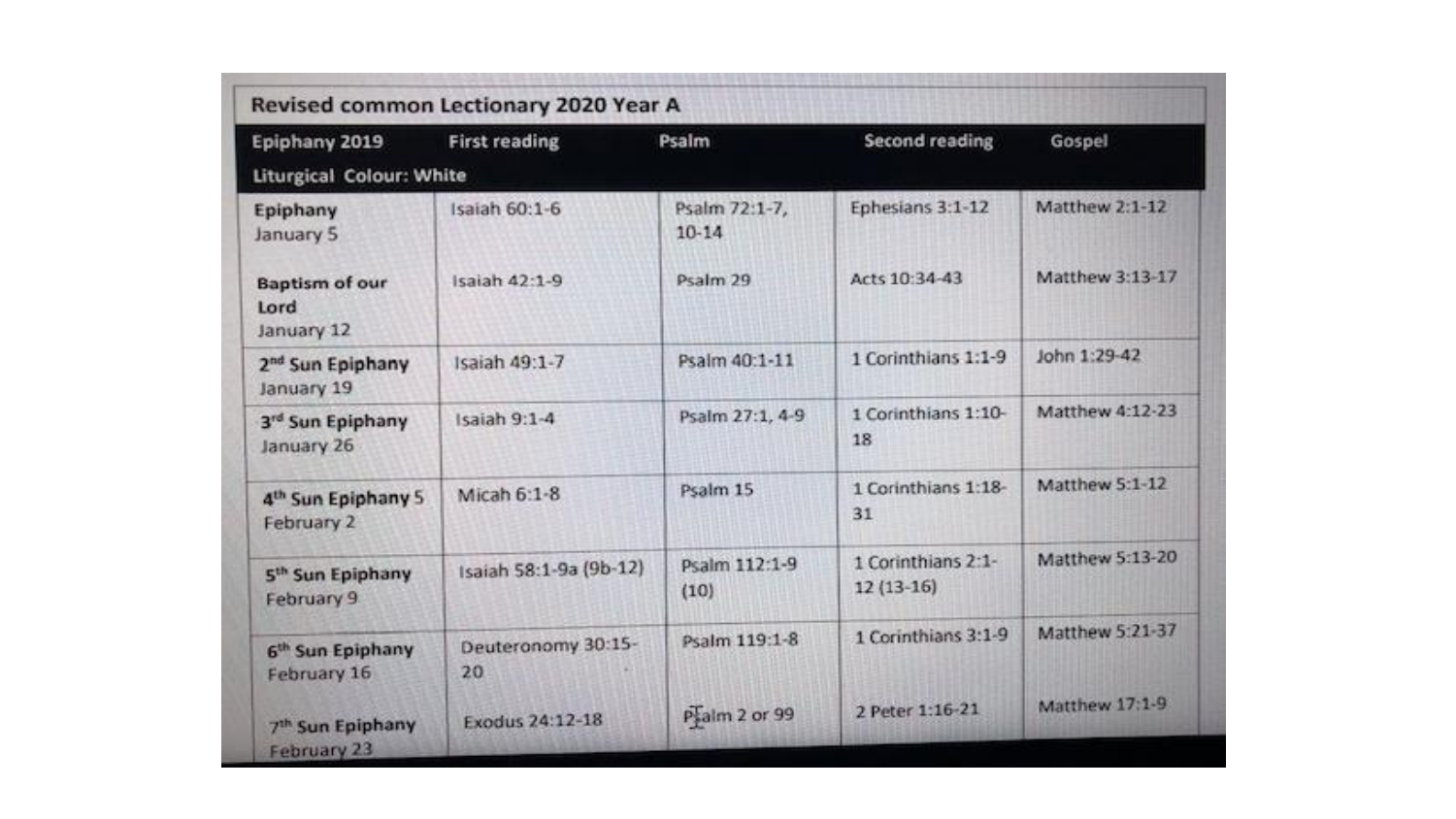### Daily Readings for Year B

Go to Today's Readings

Note: For the readings after Pentecost: the first reading pairs with the semi-continuous strand of Thursday, November 26, 2020: Psalm 80:1-7, 17-19; Zechariah 13:1-9; Revelation 14:6-13 Friday, November 27, 2020: Psalm 80:1-7, 17-19; Zechariah 14:1-9; 1 Thessalonians 4:1-18 Saturday, November 28, 2020: Psalm 80:1-7, 17-19; Micah 2:1-13; Matthew 24:15-31 Sunday, November 29, 2020: First Sunday of Advent Monday, November 30, 2020: Psalm 79; Micah 4:1-5; Revelation 15:1-8 いう Tuesday, December 1, 2020: Psalm 79; Micah 4:6-13; Revelation 18:1-10 Wednesday, December 2, 2020: Psalm 79; Micah 5:1-5a; Luke 21:34-38 Thursday, December 3, 2020: Psalm 85-1-2, 8-13; Hosea 6:1-6; 1 Thessalonians 1:2-10 Friday, December 4, 2020: Psalm 85:1-2, 8-13; Jeremiah 1:4-10; Acts 11:19-26 Saturday, December 5, 2020: Psalm 85:1-2, 8-13; Ezekiel 36:24-28; Mark 11:27-33 Sunday, December 6, 2020: Second Sunday of Advent Monday, December 7, 2020: Psalm 27, Isalah 26:7-15, Acts 2:37-42 Tuesday, December 8, 2020; Psalm 27; Isaiah 4:2-6; Acts 11:1-18 Wednesday, December 9, 2020: Psalm 27, Malachi 2:10-3:1; Luke 1:5-17 Thursday, December 10, 2020: Psalm 126; Habakkuk 2:1-5; Philippians 3-7-1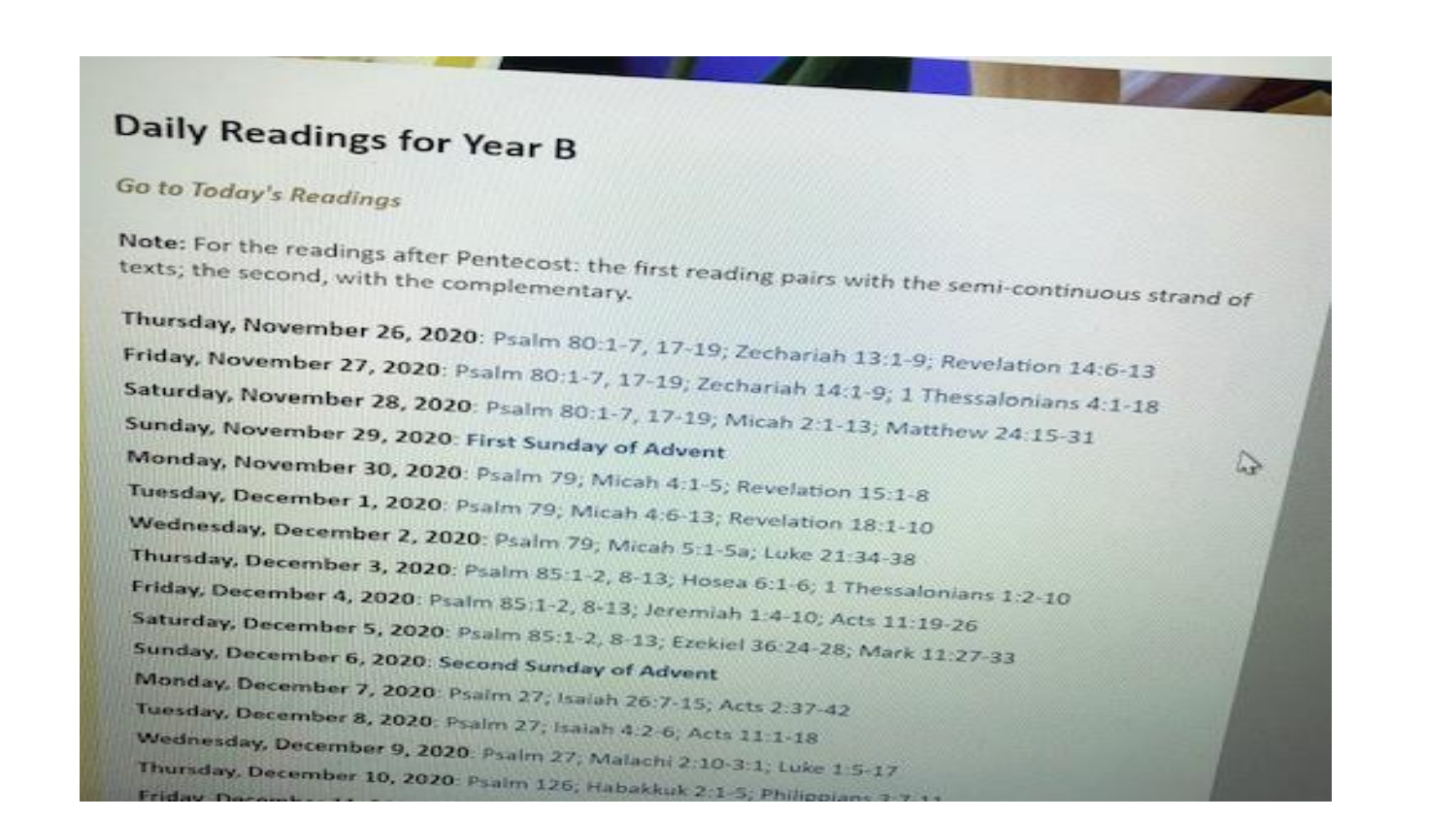## **The Christian Year**



#### Colors of the Christian Year

The colors express visually what is happening in the life of the church. Each color symbolizes the nature of the season or festival being celebrated.

- Advent purple or blue
- Christmas gold or white
- Ordinary Time green
- $Lent$  purple
- Holy Week red
- Easter gold or white
- Pentecost red
- $\blacksquare$  Ordinary Time green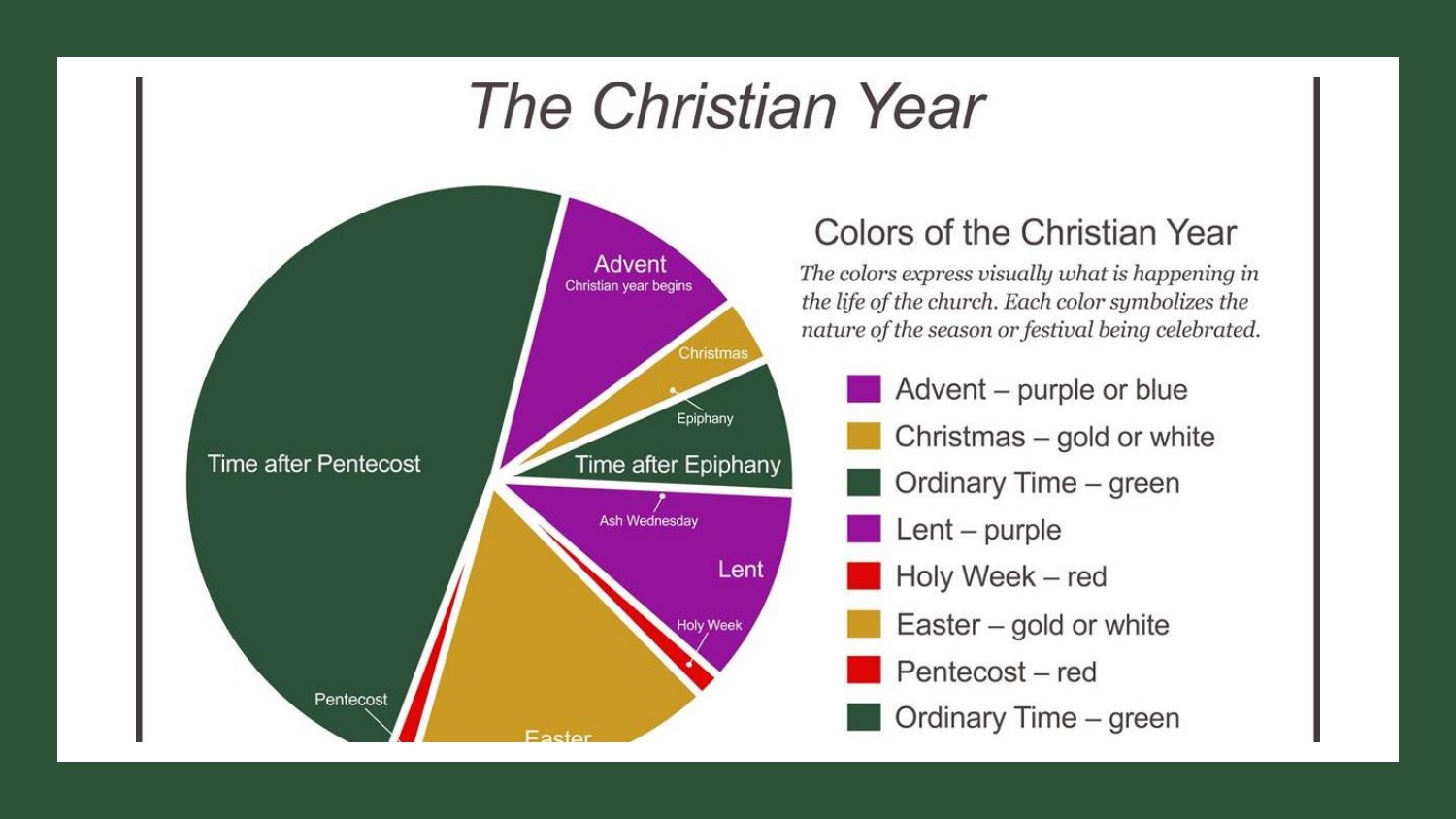### Colors of the Christian Year

The colors express visually what is happening in the life of the church. Each color symbolizes the nature of the season or festival being celebrated.

- Advent purple or blue
- Christmas gold or white
- Ordinary Time green
- $Lent$  purple
- Holy Week red
	- Easter  $-$  gold or white
	- Pentecost red
	- Ordinary Time green

#### **Purple/blue** – royalty.

**Gold/White** – White symbolizes purity, holiness, as well as respect and reverence. Gold symbolizes what is precious and valuable,…. Gold is refined by fire…an enduring substance, or wealth.

**Green** – Green symbolizes the renewal of vegetation and generally of living things and the promise of new life – green pastures in our lives.

**Red** – flame and fire of the holy spirit, symbolizes **redemption** for it is by the blood of Jesus that we are redeemed from sin. It is through the blood of Jesus that we have **salvation.**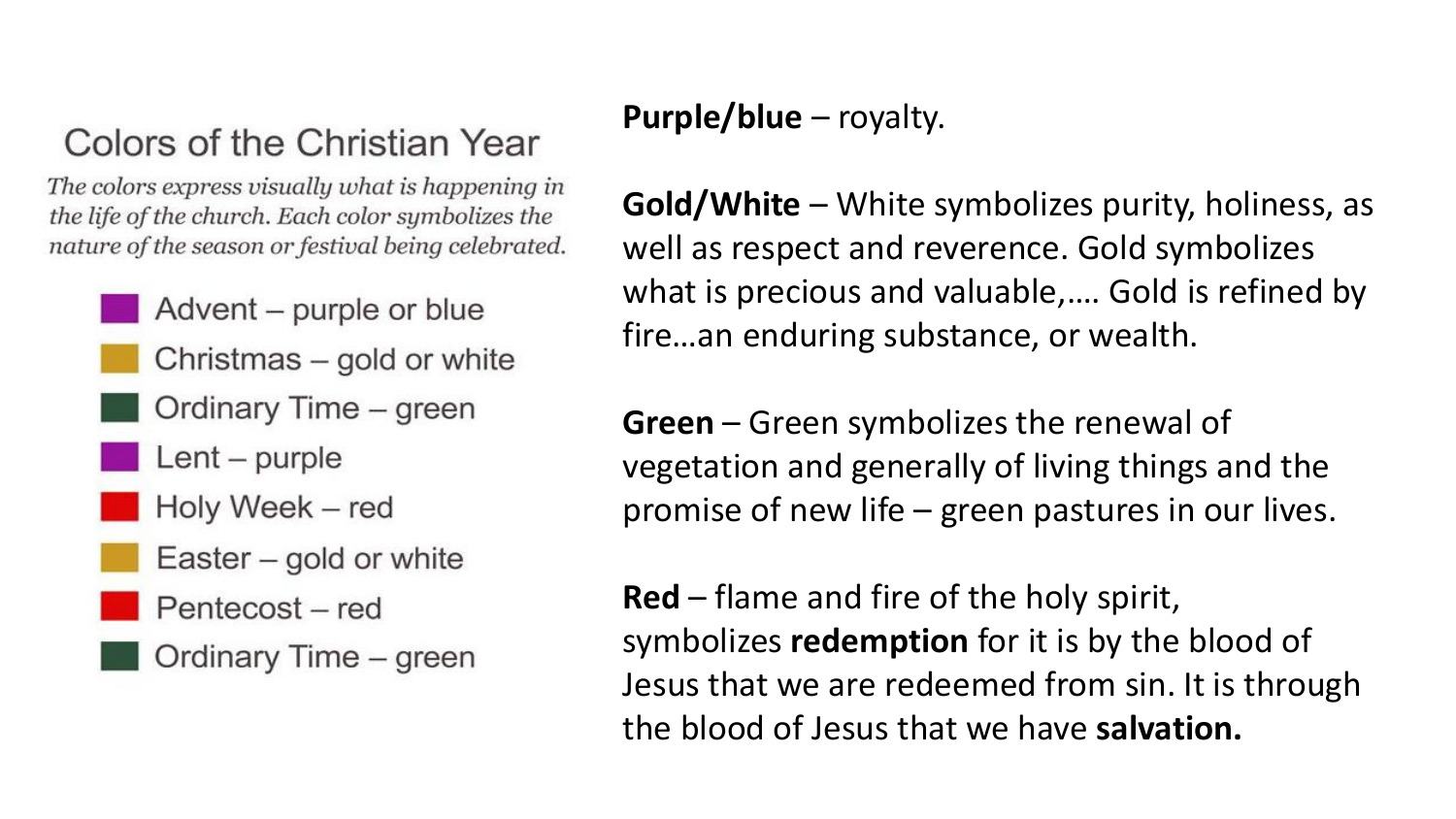Season of Epiphany

Epiphany comes from the Greek word which means to **show** or **reveal**, when Christ was revealed to non-Jews.

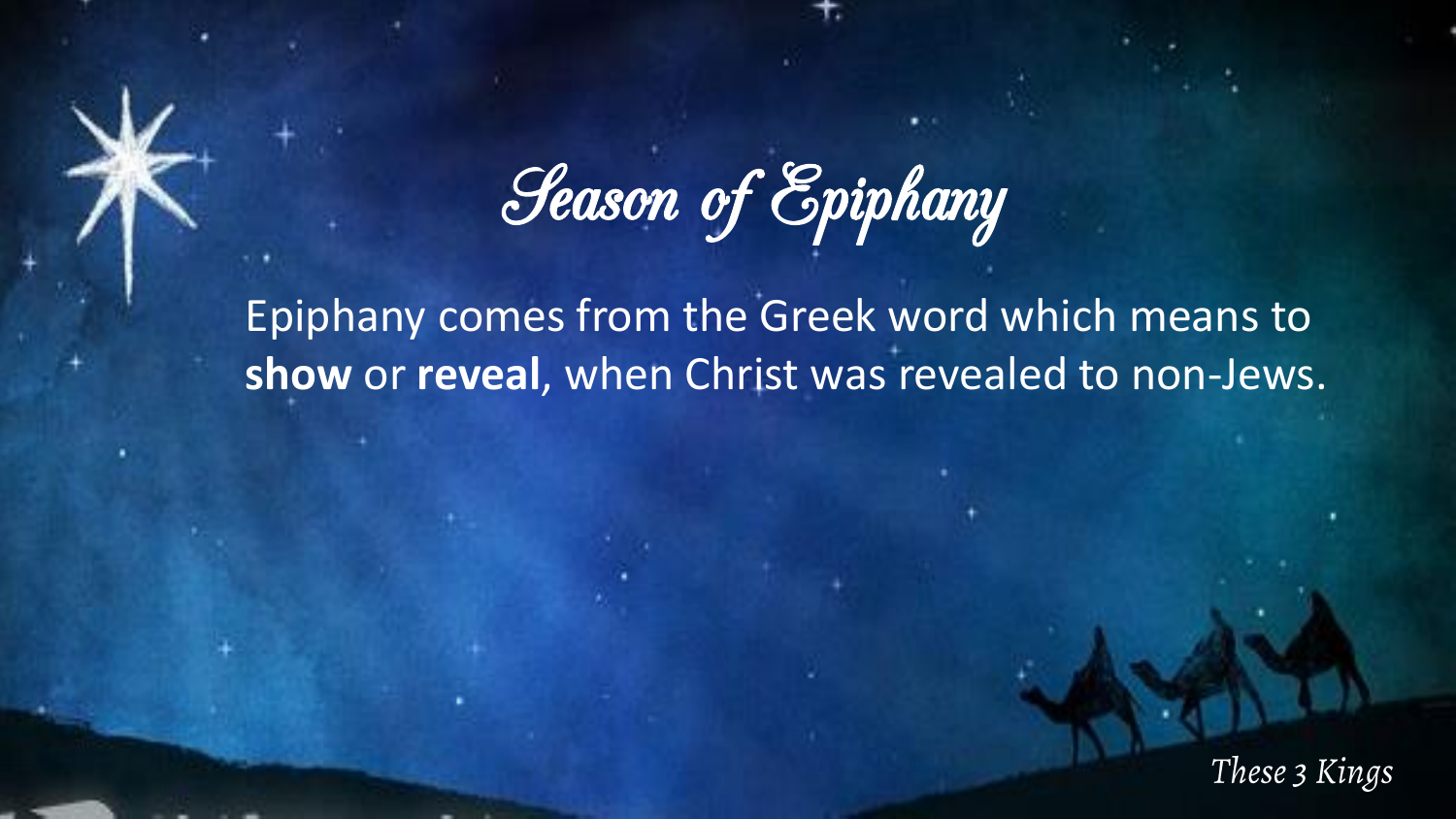

12 days after Christmas, January 6<sup>th</sup>. Also known as "Three Kings Day" or "Feast of Epiphany".

It is the Celebration of the coming of the three wise men (magi) who brought gifts to the Christ child.

These 3 Kings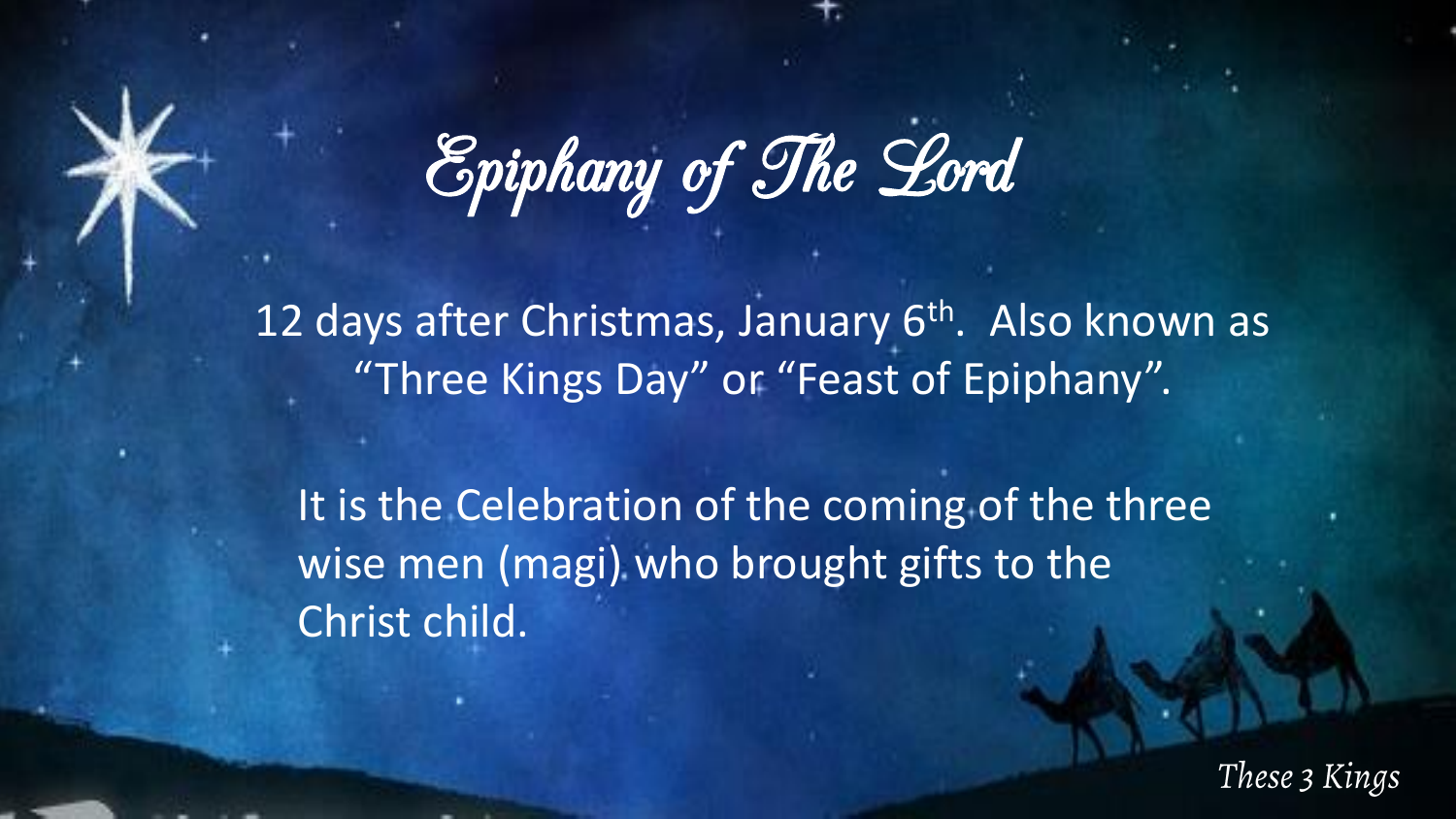# Season after The Epiphany (Ordinary Time)

The season length varies because it ends when the season of Lent begins. The three main events focused on during the Epiphany season are the visit of the wise men (Magi), the baptism of Jesus, and Jesus' miracle at the marriage at Cana.

These 3 Kings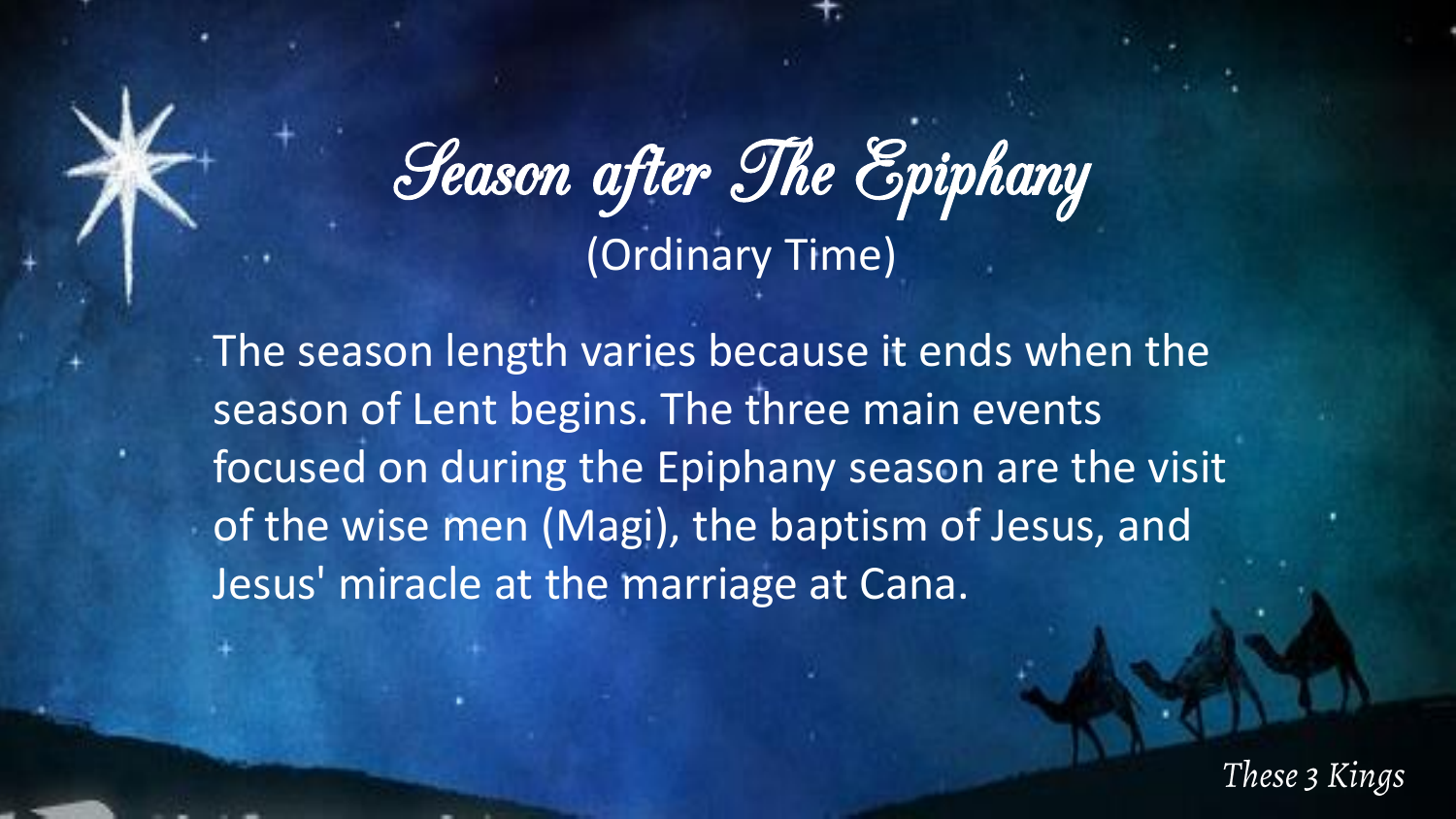# Season after The Epiphany (Ordinary Time)

- **The First Sunday of Epiphany: The Baptism of Jesus**
- **The Second Sunday of Epiphany: The Wedding at Cana—Jesus turns water into wine**
- **The Third Sunday of Epiphany: The Calling of the First Disciples**
- **The Fourth Sunday of Epiphany: The Purification of Mary and the Presentation of Jesus**
- **The Last Sunday: The Transfiguration of Jesus**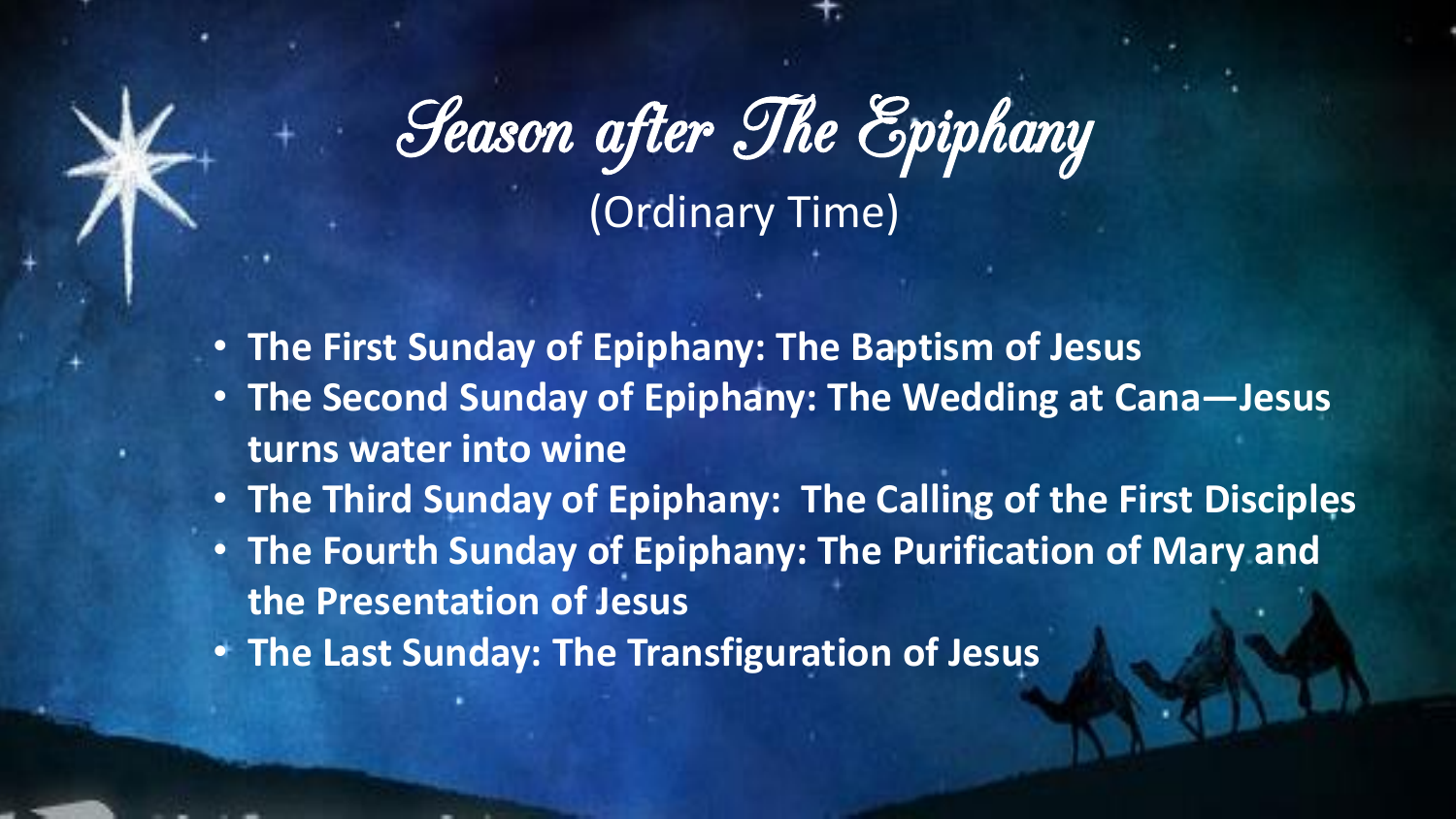

### Ash Wednesday

Ash Wednesday, "Day of Ashes", begins the first day of the season of Lent (season of preparation for Easter). Ash Wednesday is a time of repentance. It is a reminder when Christians confess their sins, profess their devotion to God and the need for reconciliation with God.

Ashes in the form of a cross on the forehead and fasting are symbolic of this day. We see these acts of repentance biblically in instances of sackcloth and ashes.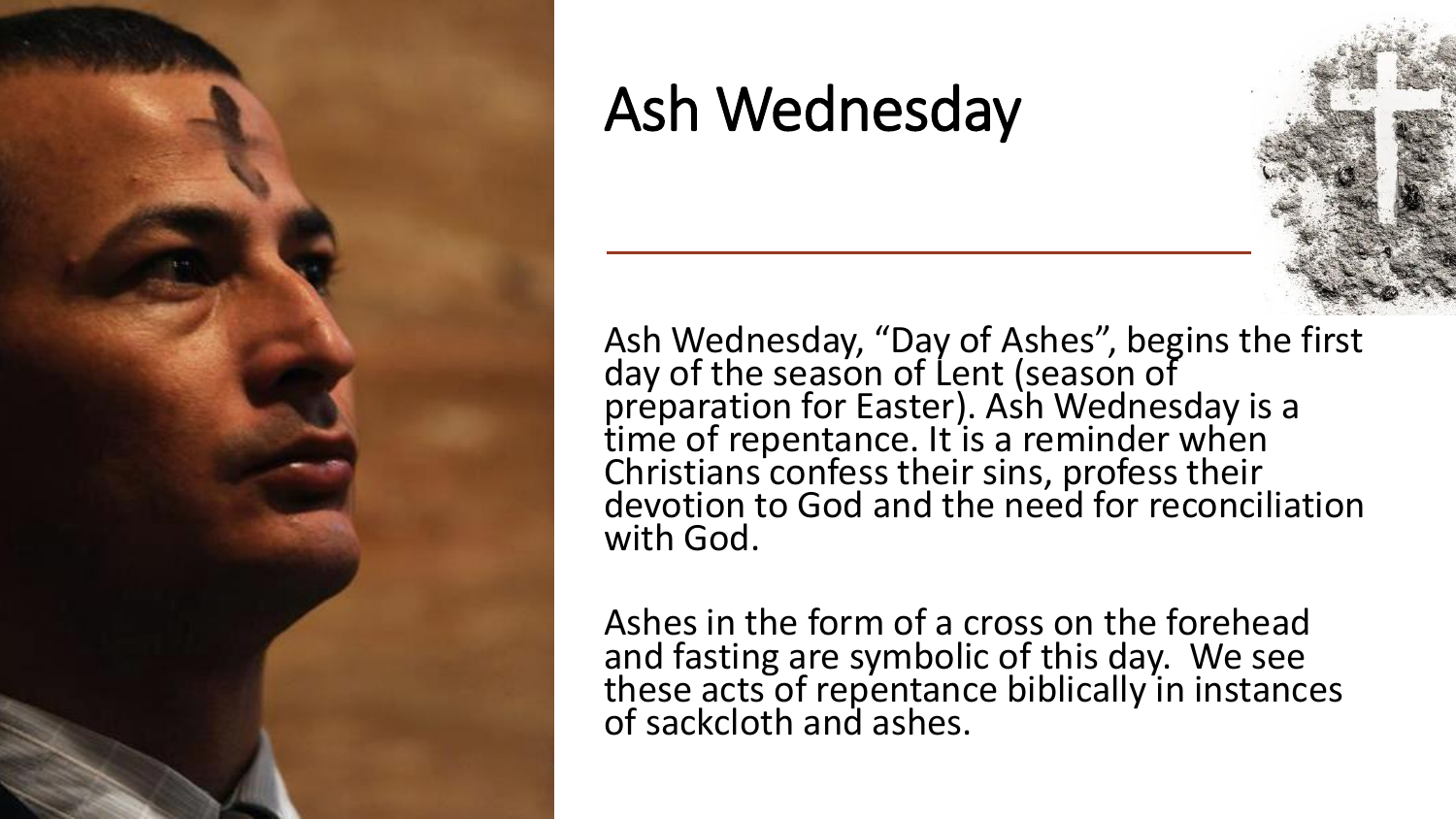

A Time of Renewal and Preparation

The period of 40 days (not counting the Sundays) before Easter in the Christian calendar; it is a time of reflection for many Christians as they prepare to remember and celebrate the death and resurrection of Jesus Christ.